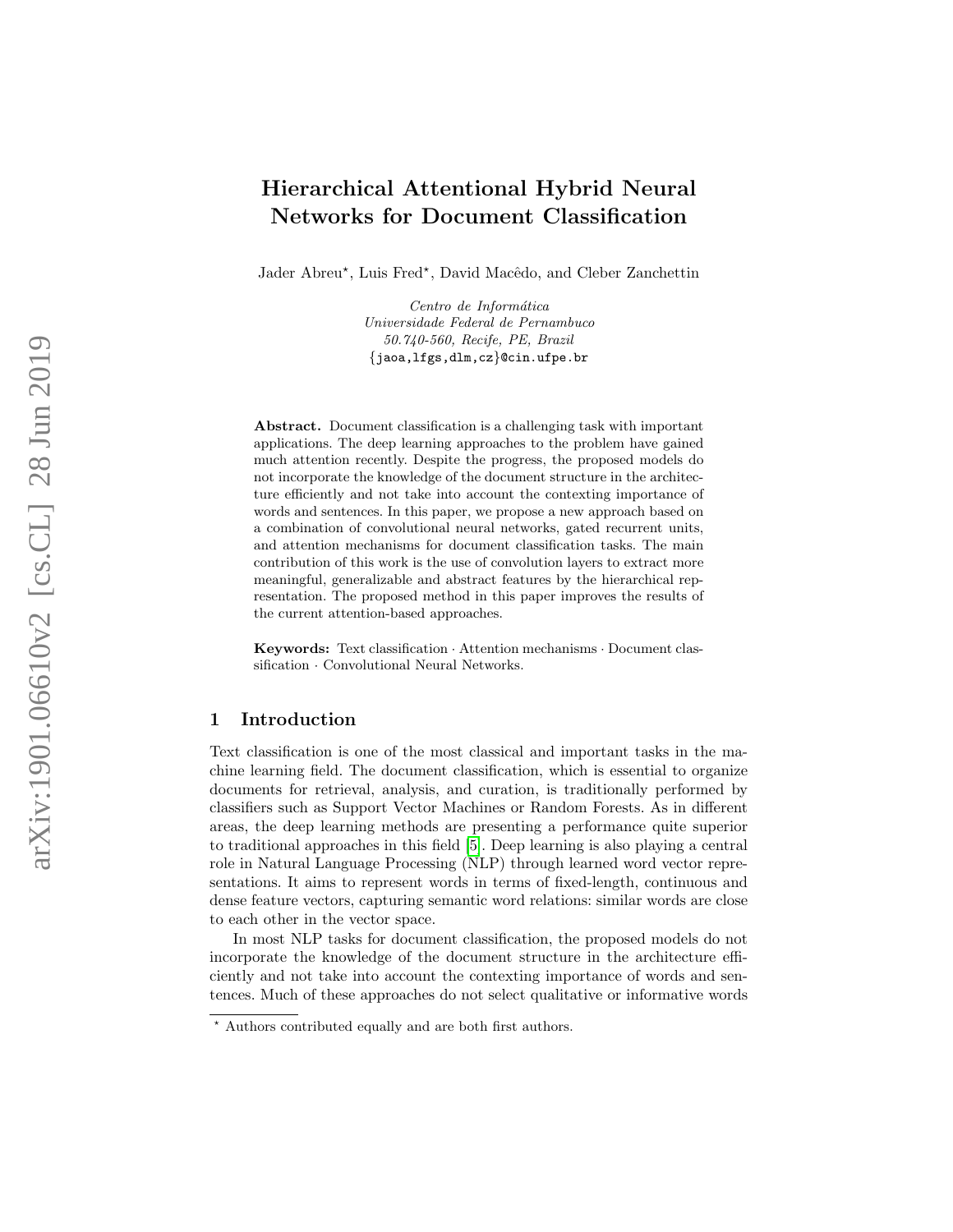#### 2 Abreu, J., Fred, L., et al.

and sentences since some words are more informative than others in a document. Moreover, these models are frequently based on recurrent neural networks only [\[6\]](#page-5-1). Since CNN has leveraged strong performance on deep learning models by extracting more abundant features and reducing the number of parameters, we guess it not only improves computational performance but also yields better generalization on neural models for document classification.

A recent trend in NLP is to use attentional mechanisms to modeling information dependencies without regard to their distance between words in the input sequences. In [\[6\]](#page-5-1) is proposed a hierarchical neural architecture for document classification, which employs attentional mechanisms, trying to mirror the hierarchical structure of the document. The intuition underlying the model is that not all parts of a text are equally relevant to represent it. Further, determining the relevant sections involves modeling the interactions and importance among the words and not just their presence in the text.

In this paper, we propose a new approach for document classification based on CNN, GRU [\[4\]](#page-5-2) hidden units and attentional mechanisms to improve the model performance by selectively focusing the network on essential parts of the text sentences during the model training. Inspired by [\[6\]](#page-5-1), we have used the hierarchical concept to better representation of document structure. We call our model as Hierarchical Attentional Hybrid Neural Networks (HAHNN). We also used temporal convolutions [\[2\]](#page-5-3), which give us more flexible receptive field sizes. We evaluate the proposed approach comparing its results with state-of-the-art models and the model shows an improved accuracy.

# 2 Hierarchical Attentional Hybrid Neural Networks

The HAHNN model combines convolutional layers, Gated Recurrent Units, and attention mechanisms. Figure [1](#page-2-0) shows the proposed architecture. The first layer of HAHNN is a pre-processed word embedding layer (black circles in the Figure [1\)](#page-2-0). The second layer contains a stack of CNN layers that consist of convolutional layers with multiple filters (varying window sizes) and feature maps. We also have performed some trials with temporal convolutional layers with dilated convolutions and gotten promising results. Besides, we used Dropout for regularization. In the next layers, we use a word encoder applying the attention mechanism on word level context vector. In sequence, a sentence encoder applying the attention on sentence-level context vector. The last layer uses a Softmax function to generate the output probability distribution over the classes.

We use CNN to extract more meaningful, generalizable and abstract features by the hierarchical representation. Combining convolutional layers in different filter sizes with both word and sentence encoder in a hierarchical architecture let our model extract more rich features and improves generalization performance in document classification. To obtain representations of more rare words, by taking into account subwords information, we used FastText [\[3\]](#page-5-4) in the word embedding initialization.

We investigate two variants of the proposed architecture. There is a basic version, as described in Figure [1,](#page-2-0) and there is another which implements a TCN [\[2\]](#page-5-3)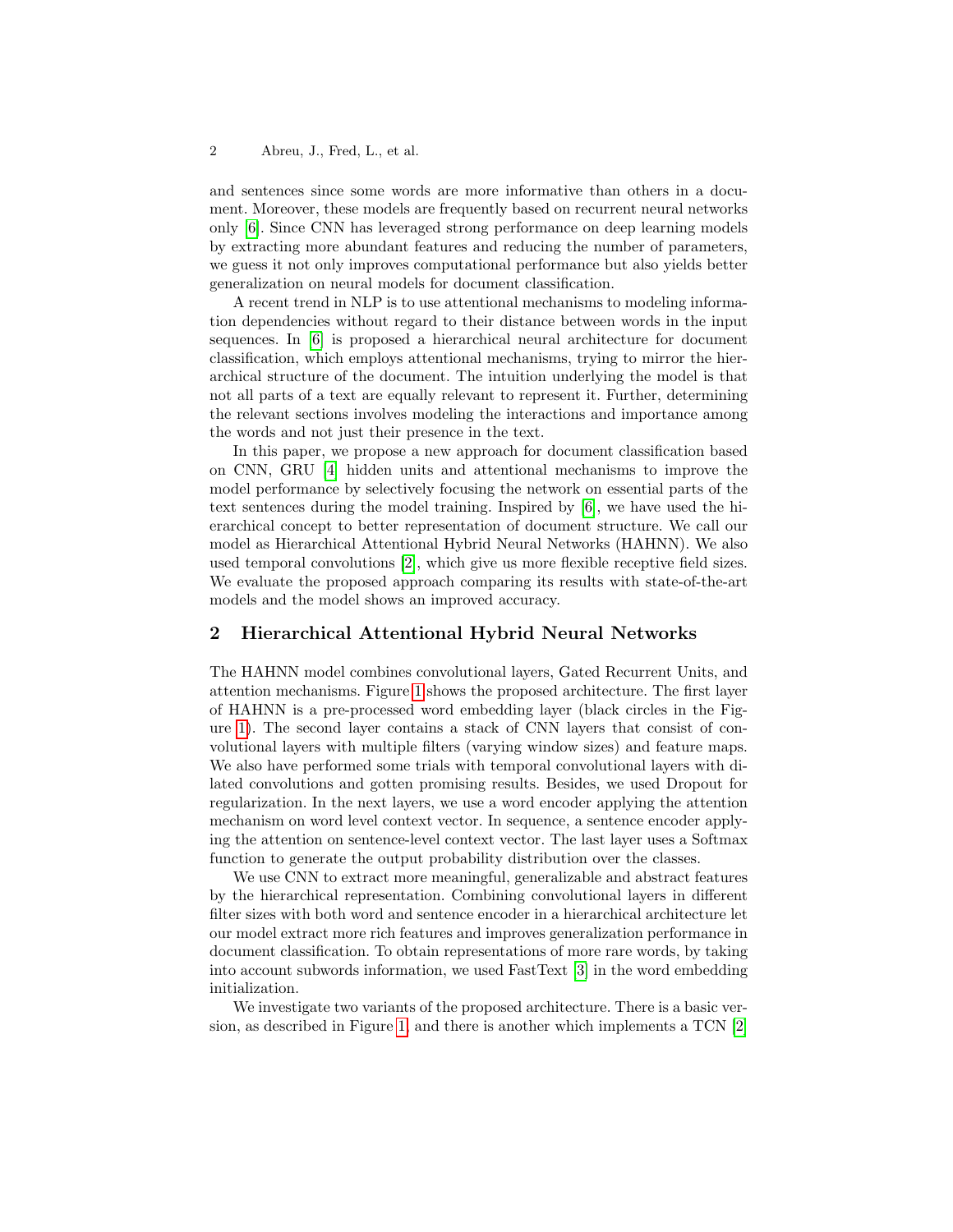layer. The goal is to simulate RNNs with very long memory size by adopting a combination of dilated and regular convolutions with residual connections. Dilated convolutions are considered beneficial in longer sequences as they enable an exponentially larger receptive field in convolutional layers. More formally, for a 1-D sequence input  $x \in \mathbb{R}^n$  and a filter  $f : \{0, ..., k-1\} \to \mathbb{R}$ , the dilated convolution operation  $F$  on element  $s$  of the sequence is defined as

$$
F(s) = (x *_{d} f)(s) = \sum_{i=0}^{k-1} f(i) \cdot \mathbf{x}_{s-d \cdot i}
$$
 (1)

<span id="page-2-0"></span>where d is the dilatation factor, k is the filter size, and  $s - d \cdot i$  accounts for the past information direction. Dilation is thus equivalent to introducing a fixed step between every two adjacent filter maps. When  $d = 1$ , a dilated convolution reduces to a regular convolution. The use of larger dilation enables an output at the top level to represent a wider range of inputs, expanding the receptive field.



Fig. 1: Our HAHNN Architecture include an CNN layer after the embedding layer. In addition, we have created a variant which includes a temporal convolutional layer [\[2\]](#page-5-3) after the embedding layer.

The proposed model takes into account that the different parts of a document have no similar relevant information. Moreover, determining the relevant sections involves modeling the interactions among the words, not just their isolated presence in the text. Therefore, to consider this aspect, the model includes two levels of attention mechanisms [\[1\]](#page-5-5). One structure at the word level and other at the sentence level, which let the model pay more or less attention to individual words and sentences when constructing the document representation.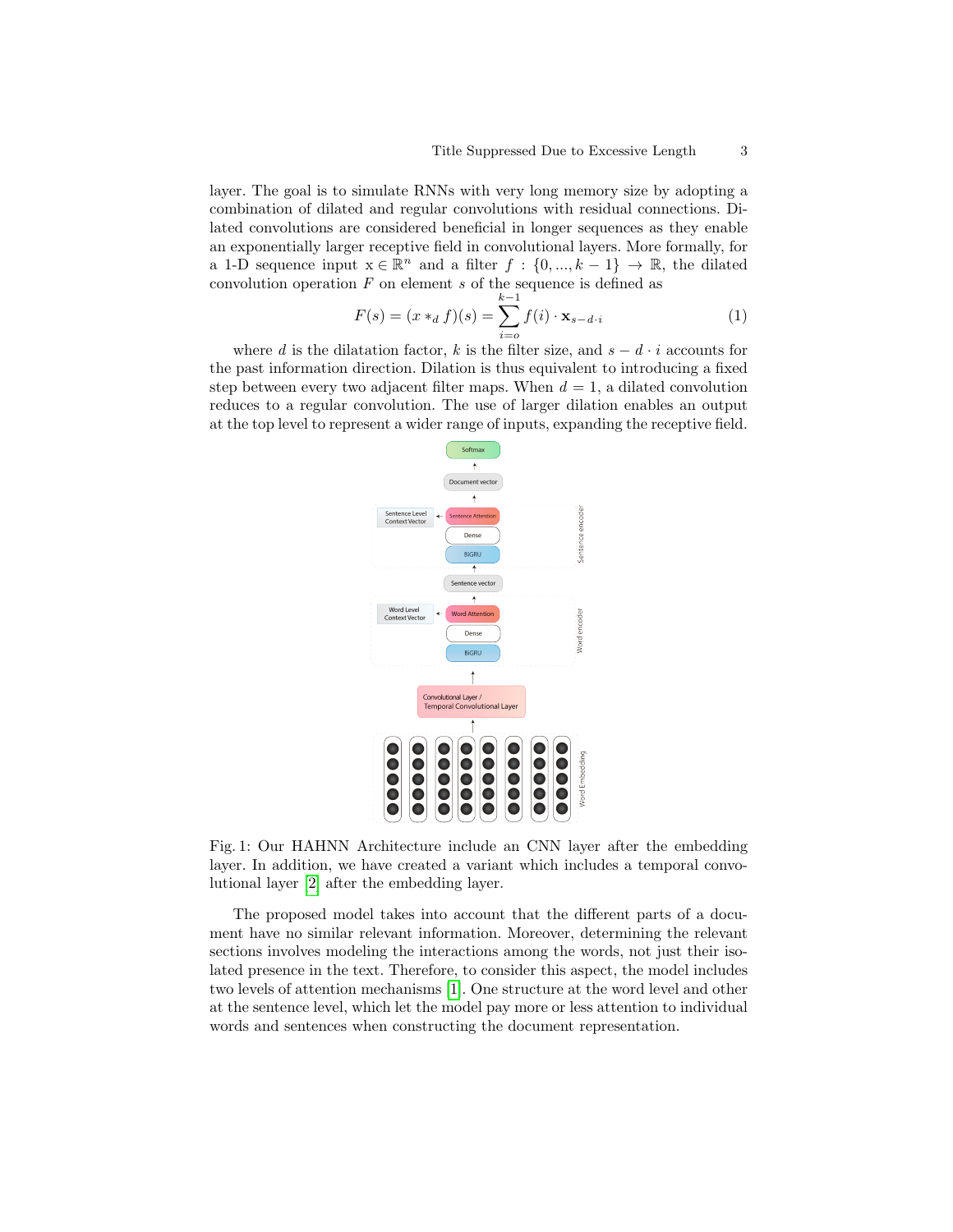#### 4 Abreu, J., Fred, L., et al.

The strategy consists of different parts: 1) A word sequence encoder and a word-level attention layer; and 2) A sentence encoder and a sentence-level attention layer. In the word encoder, the model uses bidirectional GRU [\[1\]](#page-5-5) to produce annotations of words by summarizing information from both directions. Therefore, it incorporates the contextual information in the annotation. The attention levels let the model pay more or less attention to individual words and sentences when constructing the representation of the document [\[6\]](#page-5-1).

Given a sentence with words  $w_{it}$ ,  $t \in [0, T]$  and an embedding matrix  $W_e$ , a bidirectional GRU contains the forward  $GRU\vec{f}$  which reads the sentence  $s_i$ from  $w_{i1}$  to  $w_{iT}$  and a backward  $GRU \overleftarrow{f}$  which reads from  $w_{iT}$  to  $w_{i1}$ :

$$
x_{it} = W_e w_{it}, t \in [1, T], \qquad (2) \qquad \overrightarrow{h_{it}} = \overrightarrow{GRU}(x_{it}), t \in [1, T], \qquad (3)
$$

$$
\overleftarrow{h_{it}} = \overleftarrow{GRU}(x_{it}), t \in [T, 1]. \tag{4}
$$

An annotation for a given word  $w_{it}$  is obtained by concatenating the forward hidden state and backward hidden state, i.e.,  $h_{it} = [\overrightarrow{h_{it}}, \overrightarrow{h_{it}}]$ , which summarizes the information of the whole sentence. We use the attention mechanism to evaluates words that are important to the meaning of the sentence and to aggregate the representation of those informative words into a sentence vector. Specifically,

$$
u_{it} = \tanh(W_w h_{it} + b_w) \qquad (5) \qquad \alpha_{it} = \frac{\exp(u_{it}^\top u_w)}{\sum_t \exp(u_{it}^\top u_w)} \qquad (6)
$$

$$
s_i = \sum \alpha_{it} h_{it}
$$
\n(7)

The model measures the importance of a word as the similarity of  $u_{it}$  with a word level context vector  $u_w$  and learns a normalized importance weight  $\alpha_{it}$ through a softmax function. After that, the architecture computes the sentence vector  $s_i$  as a weighted sum of the word annotations based on the weights. The word context vector  $u_w$  is randomly initialized and jointly learned during the training process.

Given the sentence vectors  $s_i$ , and the document vector, the sentence attention is obtained as:

$$
\overrightarrow{h_{it}} = \overrightarrow{GRU}(s_i), i \in [1, L], \qquad (8) \qquad \overleftarrow{h_{it}} = \overleftarrow{GRU}(s_i), i \in [L, 1]. \qquad (9)
$$

The proposed solution concatenates  $h_i = [\overrightarrow{h_i}, \overleftarrow{h_i}] h_i$  which summarizes the neighbor sentences around sentence  $i$  but still focus on sentence  $i$ . To reward sentences that are relevant to correctly classify a document, the solution again use attention mechanism and introduce a sentence level context vector  $u_s$  using it to measure the importance of the sentences:

$$
u_{it} = \tanh(W_s h_i + b_s) \qquad (10) \qquad \alpha_{it} = \frac{\exp(u_i^{\top} u_s)}{\sum_i \exp(u_i^{\top} u_s)} \qquad (11)
$$

$$
v = \sum \alpha_i h_i \tag{12}
$$

In the above equation,  $v$  is the document vector that summarizes all the information of sentences in a document. Similarly, the sentence level context vector  $u<sub>s</sub>$  can be randomly initialized and jointly learned during the training process. The output of the sentence attention layer feeds a fully connected softmax layer.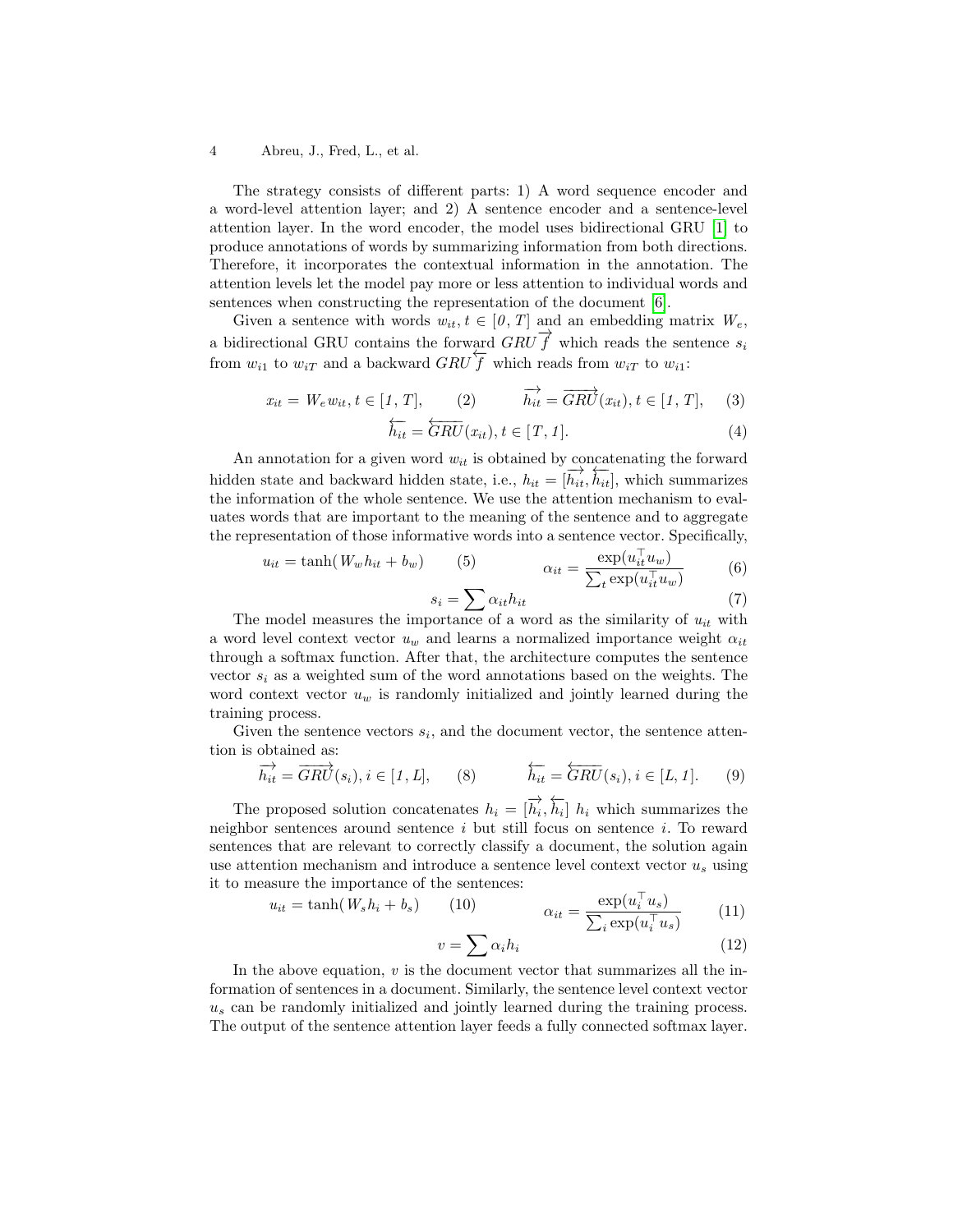It gives us a probability distribution over the classes. The proposed method is openly available in the github repository  $<sup>1</sup>$  $<sup>1</sup>$  $<sup>1</sup>$ .</sup>

### 3 Experiments and Results

We evaluate the proposed model on two document classification datasets using 90% of the data for training and the remaining 10% for tests. We split documents into sentences and tokenize each sentence. The word embeddings have dimension 200 and we use Adam optimizer with a learning rate of 0.001. The datasets used are the IMDb Movie Reviews<sup>[2](#page-4-1)</sup> and Yelp 2018<sup>[3](#page-4-2)</sup>. The former contains a set of 25k highly polar movie reviews for training and 25k for testing, whereas the classification involves detecting positive/negative reviews. The latter include users ratings and write reviews about stores and services on Yelp, being a dataset for multiclass classification (ratings from 0-5 stars). Yelp 2018 contains around 5M full review text data, but we fix in 500k the number of used samples for computational purposes.

<span id="page-4-3"></span>Method Accuracy on test set Yelp 2018 (five classes) IMDb (two classes) VDNN [\[7\]](#page-5-6) 62.14 79.47 HN-ATT [\[6\]](#page-5-1) 72.73 89.02 CNN [\[5\]](#page-5-0) 71.81 91.34 Our model with CNN 73.28 92.26

Table 1: Results in classification accuracies.

Table [1](#page-4-3) shows the experiment results comparing our results with related works. Note that HN-ATT [\[6\]](#page-5-1) obtained an accuracy of 72,73% in the Yelp test set, whereas the proposed model obtained an accuracy of 73,28%. Our results also outperformed CNN [\[6\]](#page-5-1) and VDNN [\[7\]](#page-5-6). We can see an improvement of the results in Yelp with our approach using CNN and varying window sizes in filters. The model also performs better in the results with IMDb using both CNN and TCN.

#### 3.1 Attention Weights Visualizations

Our model with TCN 72.63 95.17

To validate the model performance in select informative words and sentences, we present the visualizations of attention weights in Figure [2.](#page-5-7) There is an example of the attention visualizations for a positive and negative class in test reviews. Every line is a sentence. Blue color denotes the sentence weight, and red denotes the word weight in determining the sentence meaning. There is a greater focus on more important features despite some exceptions. For example, the word "loving" and "amazed" in Figure [2](#page-5-7) (a) and "disappointment" in Figure [2](#page-5-7) (b).

<span id="page-4-0"></span><sup>1</sup> https://github.com/luisfredgs/cnn-hierarchical-network-for-document-classification

<span id="page-4-1"></span><sup>2</sup> http://ai.stanford.edu/ amaas/data/sentiment/

<span id="page-4-2"></span><sup>3</sup> https://www.yelp.com/dataset/challenge